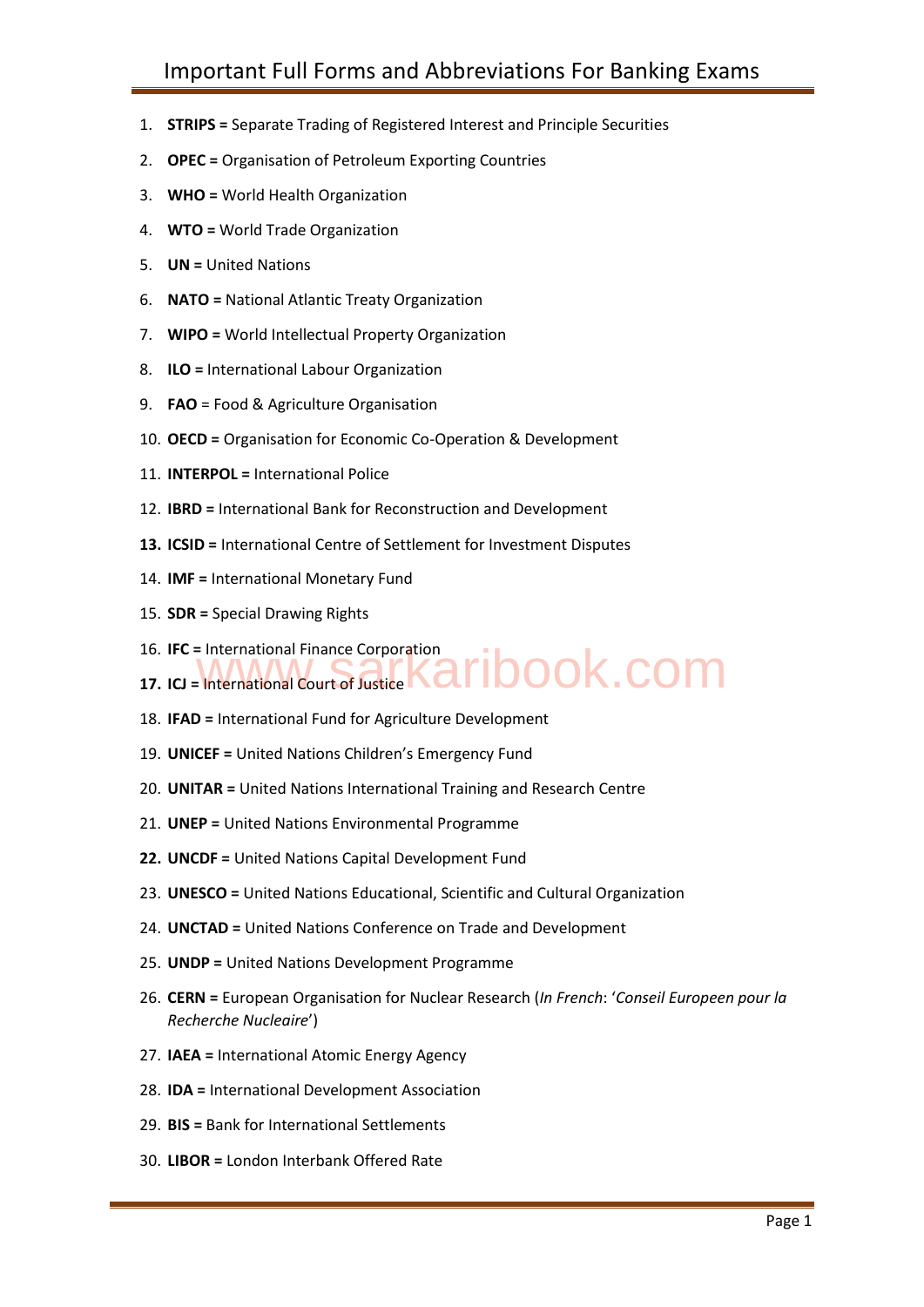- 31. **NACAS =** National Accounting Council on Accounting Standards
- 32. **RBI =** Reserve Bank of India
- **33. SIDBI =** Small Industries Development Bank of India
- 34. **SEBI =** Securities & Exchange Board of India
- **35. NABARD =** National Bank of Agriculture & Rural Development
- 36. **MIGA =** Multilateral Investment Guarantee Agency
- 37. **IDFC =** Infrastructure Development Finance Company
- 38. **MUDRA =** Micro Unit Development Refinance Agency
- 39. **SMILE =** SIDBI Make in India Loan for small Enterprises
- 40. **IAF =** India Aspiration Fund
- **41. IRDAI =** Insurance Regulatory and Development Authority of India
- 42. **PFRDA =** Pension Fund Regulatory & Development Authority
- 43. **EPFO =** Employees Provident Fund Organization
- 44. **PPF =** Public Provident Federation
- 45. **NPS =** National Pension Scheme
- 46. **ULIP =** Unit-Linked Insurance Plan 46. ULIP = Unit-Linked Insurance Plan<br>47. NPA = Non-Performing Assets **F Karibook.com**
- 48. **RWA =** Risk Weighed Asset
- 49. **A&L =** Assets & Liabilities
- 50. **FDIs =** Foreign Direct Investment
- 51. **FIIs =** Foreign Institutional Investors
- 52. **FPIs =** Foreign Portfolio Investors
- 53. **CPI =** Consumer Price Index
- 54. **WPI =** Wholesale Price Index
- 55. **CDR =** Corporate Debt Restructuring
- 56. **CLR =** Central Liquid Reserve
- **57. LAF =** Liquidity Adjustment Facility
- 58. **MSF =** Marginal Standing Facility
- 59. **OMO =** Open Market Operation
- 60. **SCR =** Shipment Comprehensive Risks
- 61. **PMJDY =** Pradhanmantri Jan Dhan Yojana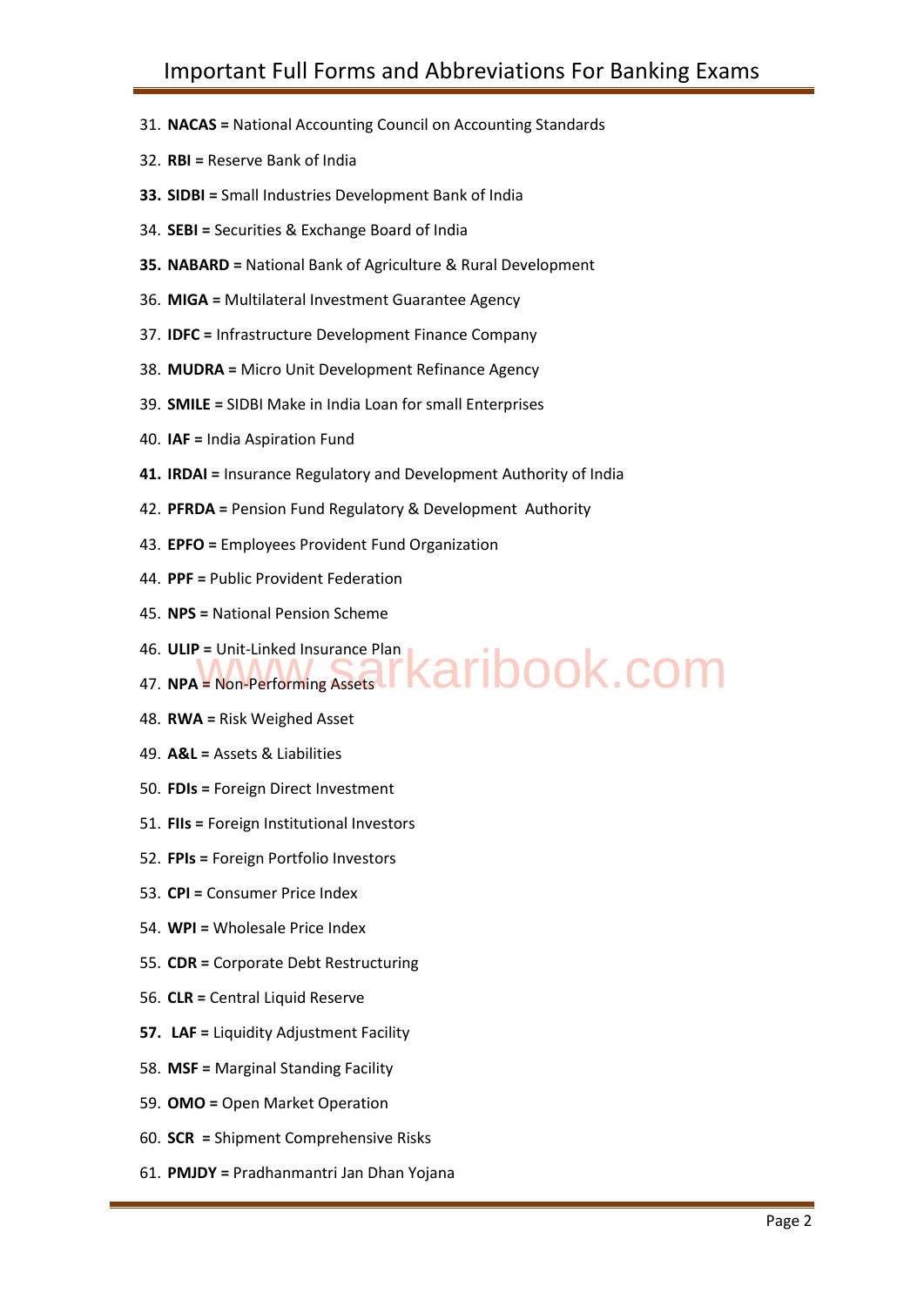- 62. **PMJJBY =** Pradhanmantri Jeevan Jyoti Beema Yojana
- 63. **PMSBY =** PradhanMantri Suraksha Bima Yojana
- 64. **PMKSY =** PradhanMantri Krishi Sichai Yojana
- 65. **SSA =** Sukanya Samriddhi Account
- 66. **PMFBY =** Pradhanmantri Fasal Bima Yojana
- **67. USTAAD =** Upgrading the Skills and Training in Traditional Arts/Crafts for Development
- 68. **UJALA =** Unnat Jyoti by Affordable LEDs for All
- 69. **DELP =** Domestic Efficient Lightning Programme
- **70. AMRUT =** Atal innovation Mission for Rejuvenation and Urban Transformation
- 71. **JNNURM =** Jawaharlal Nehru National Urban Renewal Mission
- 72. **PMKVY =** PradhanMantri Kaushal Vikas Yojana
- 73. **PRAGATI =** Proactive Governance & Timely Implementation
- **74. HRIDAY =** Heritage Development and Augmentation Yojana
- 75. **JAM Yojna =** Jan Dhan Aadhar- Mobile
- 76. **KVP =** Kisan Vikas Patra
- 77. **KCC =** Kisan Credit Card
- 77. KCC = Kisan Credit Card<br>78. TVOA = Tourist Visa On Arrival **FKaribook.com**
- 79. **PAHAL =** Pratyaksh Hanstantrit Labh
- 80. **DBTL =** Direct Benefit Transfer of LPG
- **81. RAFA =** Recurring Account Fix Account
- 82. **CASA =** Current Account Savings Account
- 83. **SME =** Small & Medium Enterprises
- 84. **MSE =** Micro & Small Enterprises
- 85. **SMERA =** Small & Medium Enterprises Rating Agency
- 86. **CP =** Commercial Paper
- 87. **CSR =** Corporate Social Responsibility
- 88. **FIPR =** Foreign Investment Promotion Board
- 89. **CAMELS =** Capital adequacy Assets quality Management capability Earnings Liquidity Sensitivity to market risk **EXECTS ANSATE FOR ANTIFICITY**<br> **EXECTS ANSATE PROBALMANT EXECTS PROBALMANT CONSIST PROBALMANT INCTS (SS. SSA = Sukanya Samriddhi Account 66. PMFBY = Pradhanmantri Fasal Bir<br>
<b>67. USTAAD** = Upgrading the Skills an<br> **67. US** 
	- 90. **SIDC =** State Industrial Development Corporation
	-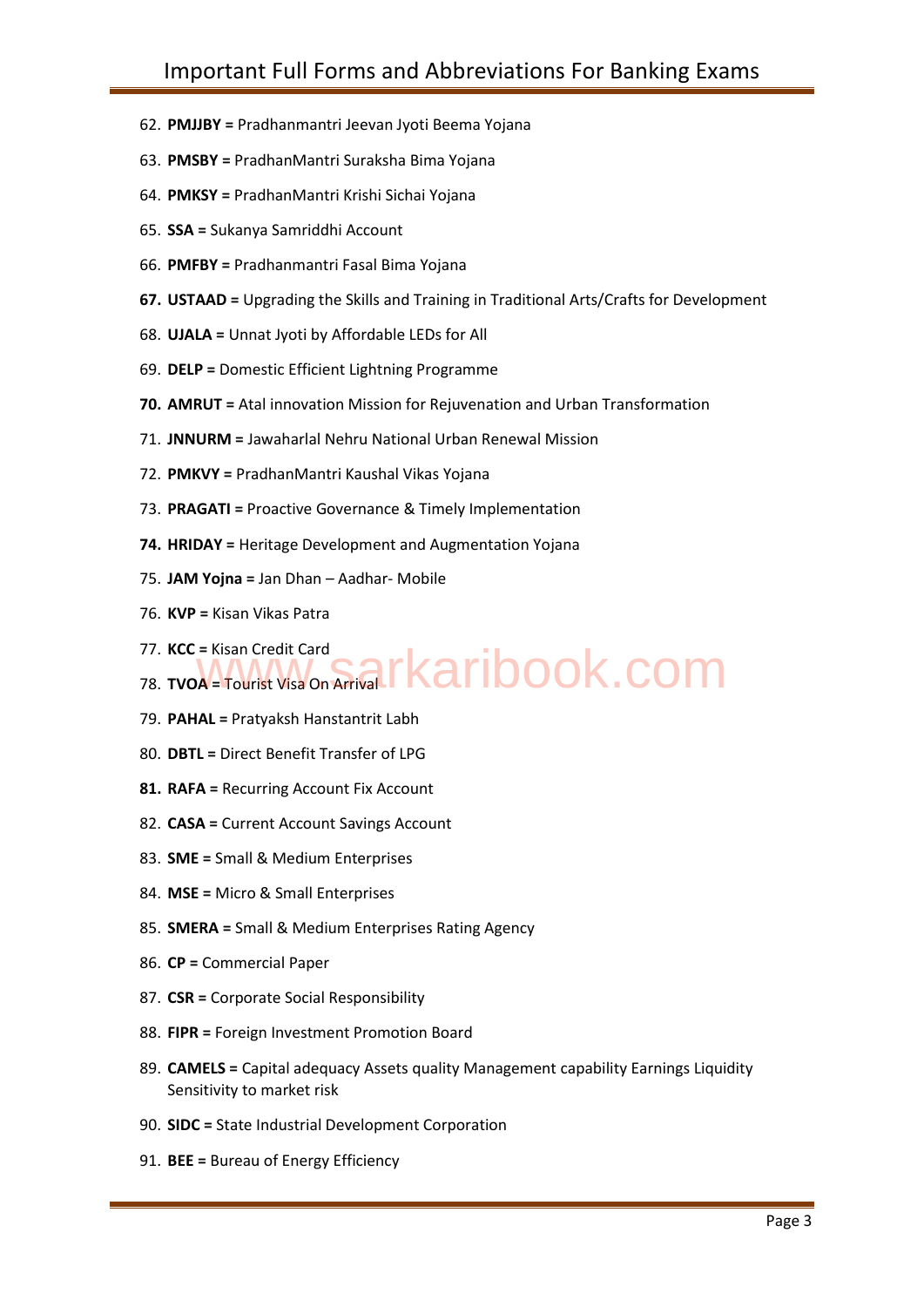|  | 92. PUC = Paid Up Capital |  |  |  |
|--|---------------------------|--|--|--|
|--|---------------------------|--|--|--|

- 93. **SGSY =** Swarnajayanthi Gram Swarojgaar Yojana
- 94. **NEFT =** National Electronics Fund Transfer
- 95. **RTGS =** Real Time Gross Settlement
- **96. IFSC =** Indian Financial System Code
- 97. **EFT =** Electronic Fund Transfer
- 98. **EBT =** Electronic Benefit Transfer
- **99. ECS =** Electronic Clearing System
- 100. **PAN =** Permanent Account Number or Present Across Nation
- 101. **CVV =** Card Verification Value
- 102. **BPLR =** Benchmark Prime Lending Rate
- **103. EME =** Emerging Market Economies
- 104. **NDTL =** Net-Demand and Time Liabilities
- 105. **CD =** Certificate of Deposit

- 106. **CCEA =** Cabinet Committee on Economic Affairs
- 107. **GDP =** Gross Development Product
- 108. **GNP = Gross National Product** ibook.com
- 109. **UTI =** Unit Trust of India
- 110. **PTI =** Press Trust of India
- 111. **IFCI =** Industrial Finance Corporation of India
- 112. **IDFC =** Infrastructure Development Finance Company
- 113. **ITP =** Institutional Trading Platform
- 114. **CGC =** Credit Guarantee Corporation
- 115. **EXIM =** Export Import Bank of India
- 116. **ECGC =** Export Credit Guarantee Corporation
- 117. **DICGC =** Deposit Insurance Credit Guarantee Corporation
- 118. **CWS Unemployment =** Current Weekly Status Unemployment
- 119. **NOW =** Negotiable Orders or Withdrawals
- **120. SAARC =** South Asian Association for Regional Co-Operation
- 121. **ASEAN =** Association of South-East Nations
- 122. **BRICS =** Britain Russia India China South Africa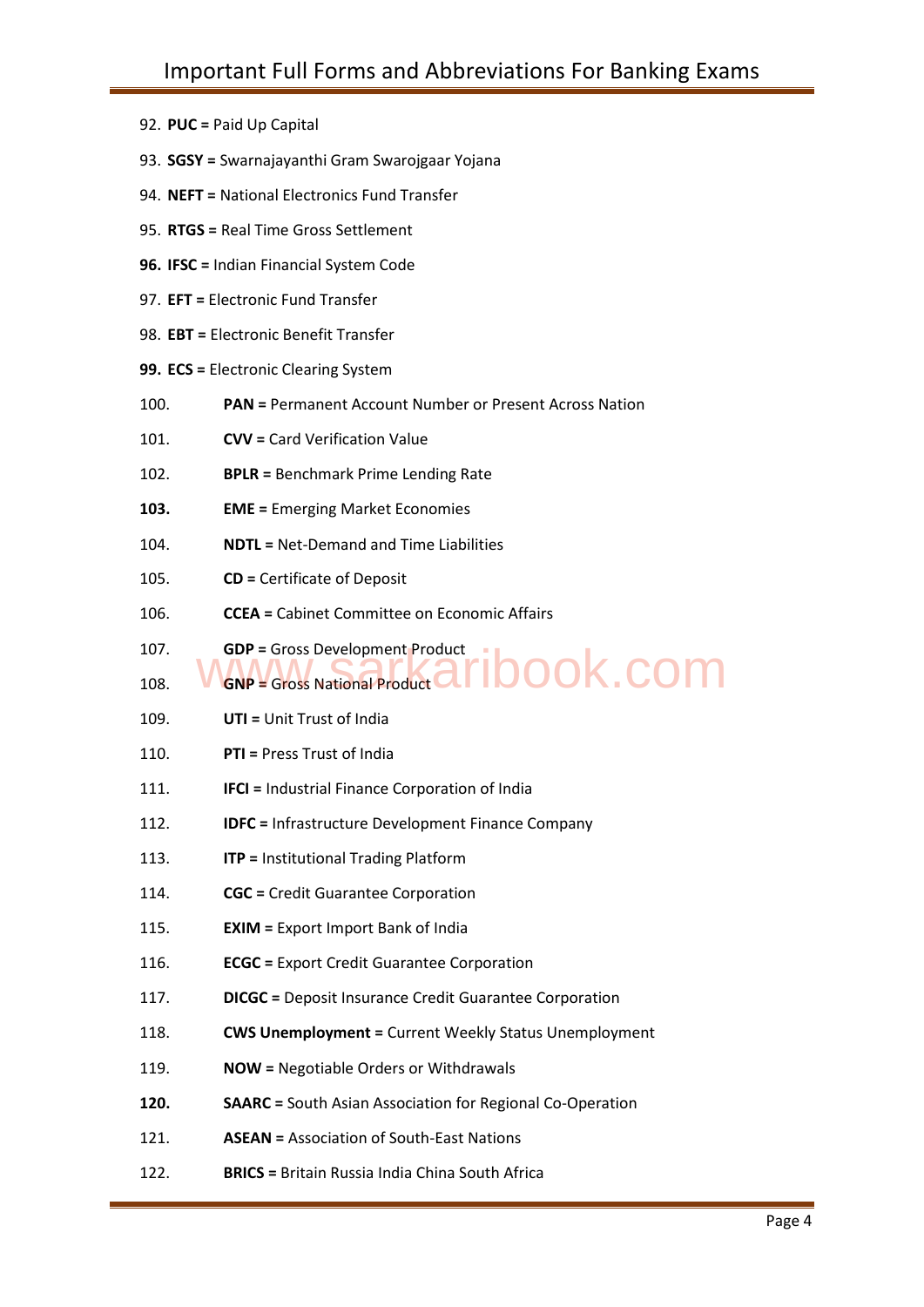- 123. **SCO =** Shanghai Co-operative Organisation
- 124. **APEC =** Asia-Pacific Economic Co-operation
- **125. ESCAP =** Economic and Social Commission for Asia and the Pacific
- 126. **IBSA =** India Brazil South Africa
- 127. **SWIFT =** Society for Worldwide Inter-Bank Financial Telecommunication
- 128. **CBDT =** Central Board of Direct Taxes
- 129. **GST =** Goods & Services Tax
- 130. **VAT =** Value Added Tax
- 131. **MAT =** Minimum Alternate Tax
- 132. **DTC =** Direct Taxes Code
- 133. **DTAA =** Double Taxation Avoidance Agreement
- 134. **TDS =** Tax Deducted at Source
- 135. **NTRP =** Non-Tax Receipt Portal
- 136. **CAR =** Capital Adequacy Ratio
- 137. **CRAR =** Capital to Risk weighted Assets Ratio
- 138. **CRR =** Cash Reserve Ratio

Downloaded from www.jobtodayinfo.com

### 139. **CDR =** Cash Deposit Ratio aribook.com

- 140. **SLR =** Statutory Liquidity Ratio
- **141. RIDB =** Rural Infrastructure Development Bank
- 142. **ADB =** Asian Development Bank
- 143. **NDB =** New Development Bank
- 144. **IBRD =** International Bank for Reconstruction and Development
- 145. **AIIB =** Asian Infrastructure Investment Bank
- **146. HSBC =** Hong Kong & Shanghai Banking Corporation
- 147. **ICICI =** Industrial Credit and Investment Corporation of India
- 148. **HDFC =** Housing Development Finance Corporation
- 149. **UCO =** United Commercial Bank (Formerly)
- **150. IDBI =** Industrial Development Bank of India
- 151. **NHB =** National Housing Bank
- 152. **NBFC =** Non-Banking Financial Corporation
- 153. **IBA =** Indian Bankers' Association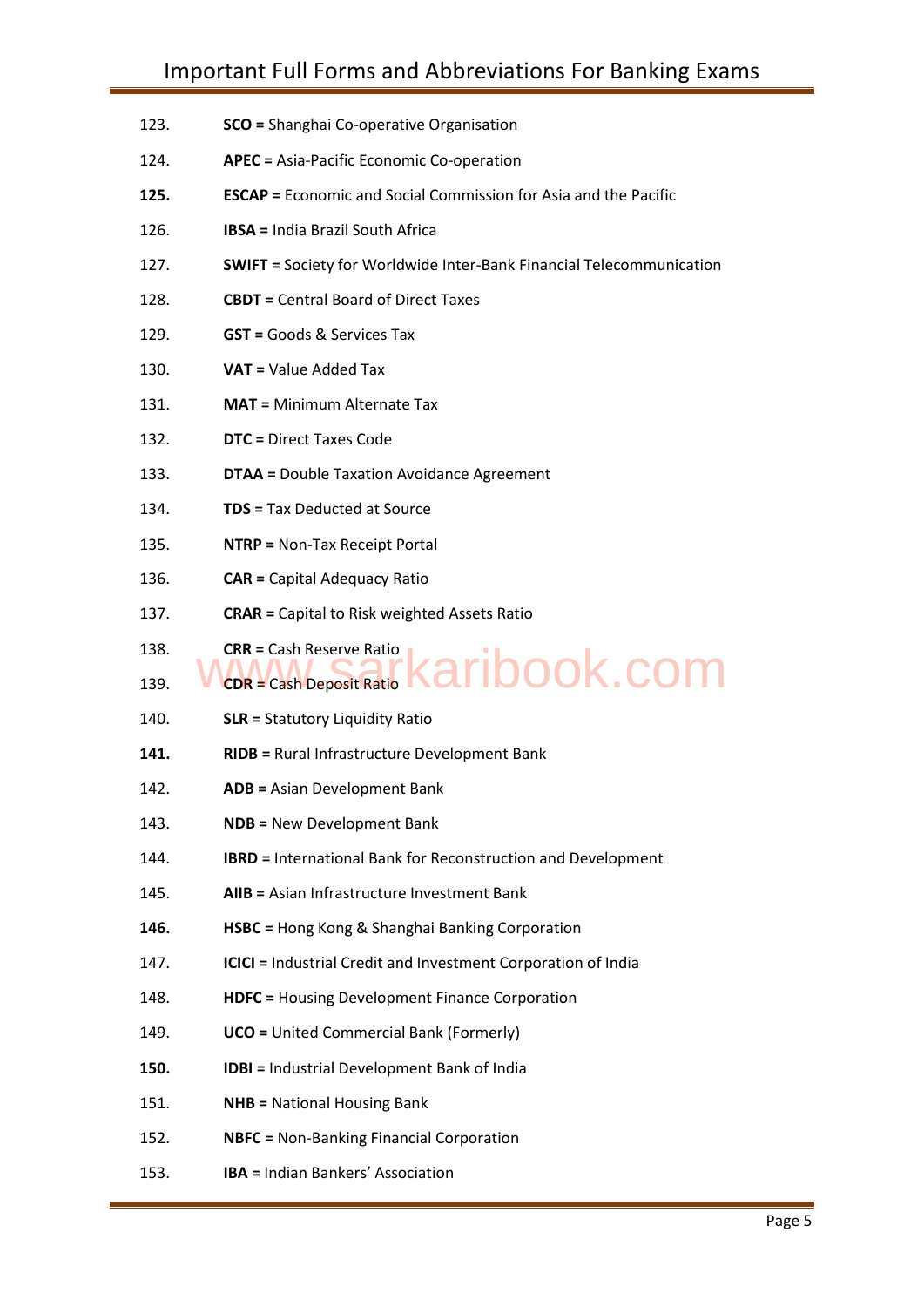| 154.         | <b>BBB</b> = Bank Board Bureau                                           |
|--------------|--------------------------------------------------------------------------|
| 155.         | <b>CBS</b> = Core Banking Solutions                                      |
| 156.         | <b>BIRD = Bankers' Institute of Rural Development</b>                    |
| 157.         | <b>NITI</b> = National Institution for Transforming India                |
| 158.         | <b>CCB</b> = Central Co-operative Bank                                   |
| 159.         | <b>SCB</b> = State Co-operative Bank                                     |
| 160.         | <b>BoT</b> = Balance of Trade                                            |
| 161.         | <b>BoP</b> = Balance of Payment                                          |
| 162.         | <b>PSU = Public Sector Undertaking</b>                                   |
| 163.         | <b>PSE = Public Sector Enterprises</b>                                   |
| 164.         | <b>NDC</b> = National Development Council                                |
| 165.         | <b>NPCI</b> = National Payment Corporation of India                      |
| 166.         | <b>WLA</b> = White Label ATMs                                            |
| 167.         | <b>CAD</b> = Capital Account Deficit                                     |
| 168.         | <b>GPD</b> = Gross Primary Deficit                                       |
| 169.         | <b>NPD</b> = Net Primary Deficit<br>karibook.com<br>PD = Primary Deficit |
| 170.<br>171. | <b>NFD</b> = Net Fiscal Deficit                                          |
| 172.         | <b>GFD</b> = Gross Fiscal Deficit                                        |
| 173.         | FD = Fiscal Deficit                                                      |
| 174.         | <b>RD</b> = Revenue Deficit                                              |
| 175.         | <b>Cash Deposit Restructuring</b>                                        |
| 176.         | <b>IMT</b> = Instant Money Transfer                                      |
| 177.         | <b>ECB</b> = External Commercial Borrowing                               |
| 178.         | <b>NAV = Net Asset Value</b>                                             |
| 179.         | <b>MPEDA</b> = Marine Products Export Development Authority              |
| 180.         | APEDA = Agricultural and Processed Foods Export Development Authority    |
| 181.         | <b>PSF</b> = Price Stabilization Fund                                    |
| 182.         | <b>NCTI</b> = National Centre for Trade Information                      |
| 183.         | <b>NER = North Bengal North Eastern Region</b>                           |
| 184.         | <b>NIM = New Issue Market</b>                                            |
|              |                                                                          |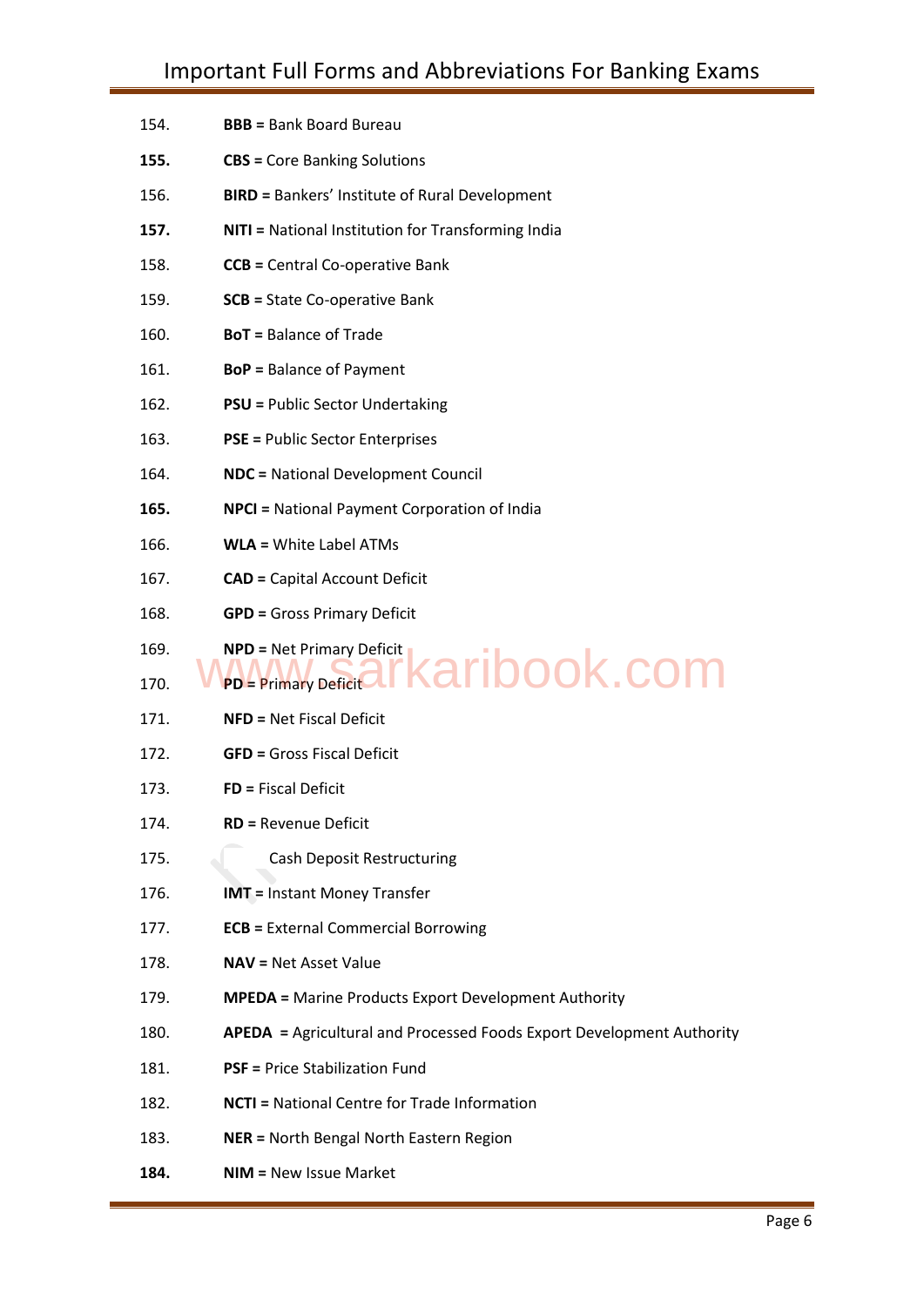185. **CII =** Confederation of Indian Industry 186. **FICCI =** Federation of Indian Chambers of Commerce and Industry 187. **ASSOCHAM =** Associated Chambers of Commerce and Industry of India 188. **NASSCOM =** National Association of Software and Services Companies 189. **SRTMI =** Steel Research and Technology Mission of India **190. TRIFED =** Tribal Co-operative Marketing Development Federation of India 191. **SENSEX =** Sensitive Index 192. **FOREX =** Foreign Exchange **193. NASDAQ =** National Association of Securities Dealers Automated Quotations 194. **IPO =** Initial Public Offer 195. **FPO =** Follow-On Public Offer/ Further Public Offer 196. **GPF =** General Provident Fund 197. **BPO =** Business Process Outsourcing 198. **KPO =** Knowledge Process Outsourcing 199. **ASBA =** Applications Supported by Blocked Amount 200. **FATF =** Financial Action Task Force 200. **FATF = Financial Action Task Force**<br>201. WCAG = Comptroller and Auditor General **DOOK.COM** 202. **FERA =** Foreign Exchange Regulations Act 203. **FEMA =**Foreign Exchange Management Act 204. **AMFI =** Association of Mutual Funds of India 205. **FTP =** Funds Transfer Pricing 206. **FRBMA =** Fiscal Responsibility and Budget Management Act 207. **SAPTA =** SAARC Preferential Trading Agreement 208. **CSIR =** Council on Scientific and Industrial Research 209. **UIDAI =** Unique Identification Authority of India 210. **KYC =** Know Your Customer 211. **BOT =** Build-Operate-Transfer 212. **SHGs =** Self Help Groups 213. **SEZ =** Special Economic Zone 214. **HDI =** Human Development Index 215. **HDR =** Human Development Report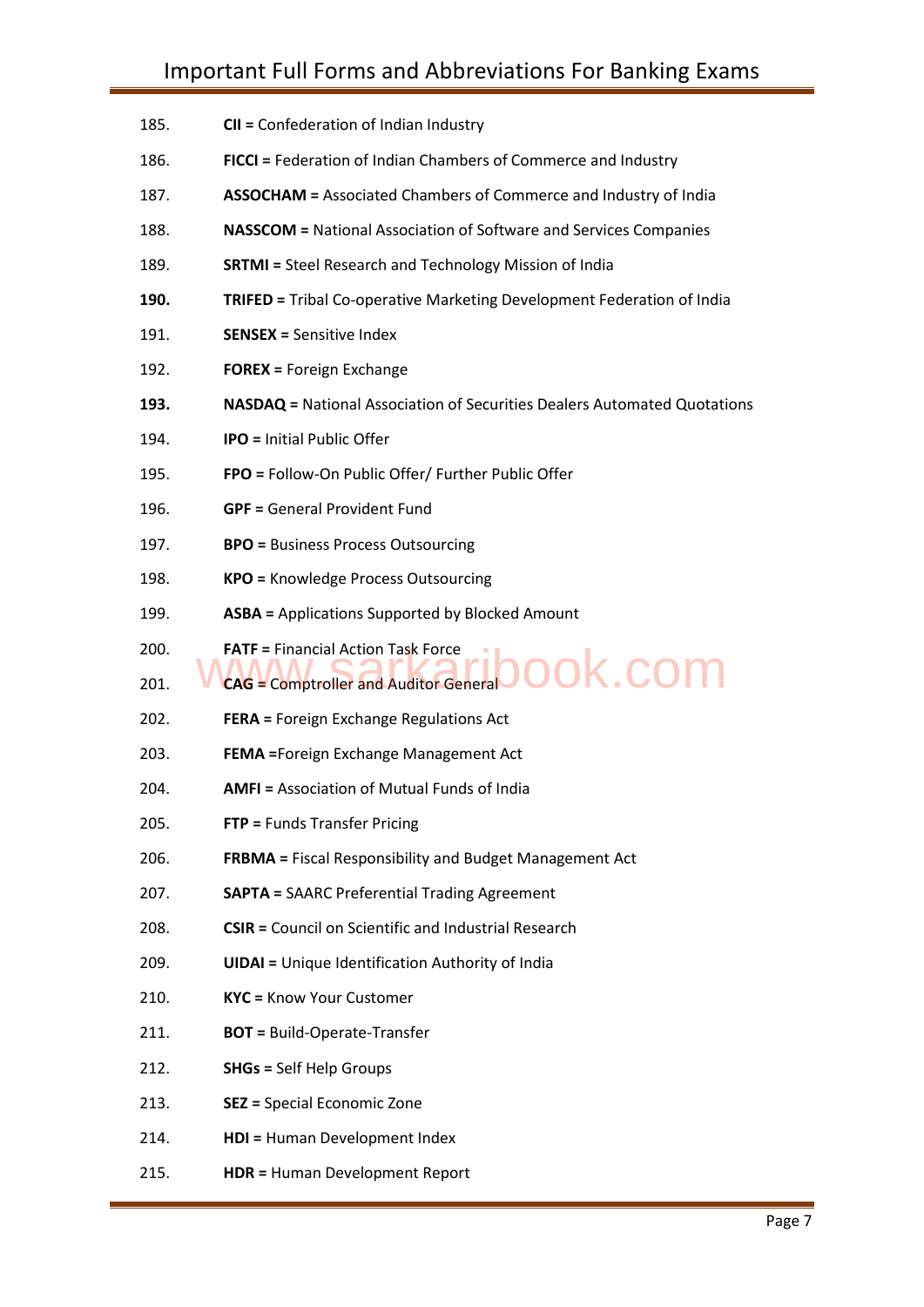- 216. **NAMA =** Non-Agricultural Market Access
- 217. **PMLA =** Prevention of Money Laundering Act
- 218. **LLP =** Limited Liability Partnership
- 219. **NEER =** Nominal Effective Exchange Rate
- 220. **REER =** Real Effective Exchange Rate
- 221. **SDBS =** Service Discharge Benefit Scheme
- 222. **CAPART =** Council for the Advancement of People's Action and Rural Technology
- 223. **HUDCO =** Housing & Urban Development Corporation
- 224. **NSDL =** National Securities Depositary Limited
- **225. LERMS =** Liberalised Exchange Rate Management System
- 226. **ESOP =** Employee Stock Option Plan
- 227. **FIMMDA =** Fixed Income Money Market and Derivatives Association of India
- 228. **CRISIL =** Credit Information Bureau India Limited
- 229. **CIBIL =** Credit Rating and Information Services of India
- 230. **NSSO =** National Sample Survey Organisation
- 231. **CSO =** Central Statistical Organization

# 231. CSO = Central Statistical Organization<br>232. WPIL = Public Interest Litigation **and also included** to **COM**

- 233. **REIT =** Real Estate Investment Trust
- 234. **NCDEX =** National Commodities & Derivatives Exchange Limited
- 235. **NGT =** National Green Tribunal

- 236. **MSP =** Minimum Support Price
- 237. **NSSF =** National Small Savings Fund
- 238. **ALM =** Asset Liability Management
- **239. CSDL=** Central Securities Depositary Limited
- 240. **EEFC =** Exchange Earners' Foreign Currency
- 241. **ADF =** Automated Data Flow
- 242. **PCR =** Provision Coverage Ratio
- **243. SIFI =** Systematically Important Financial Intermediaries
- 244. **IRDP =** Integrated Rural Development Programme
- 245. **CDP =** Community Development Programme
- 246. **DPAP =** Drought Prone Areas Programme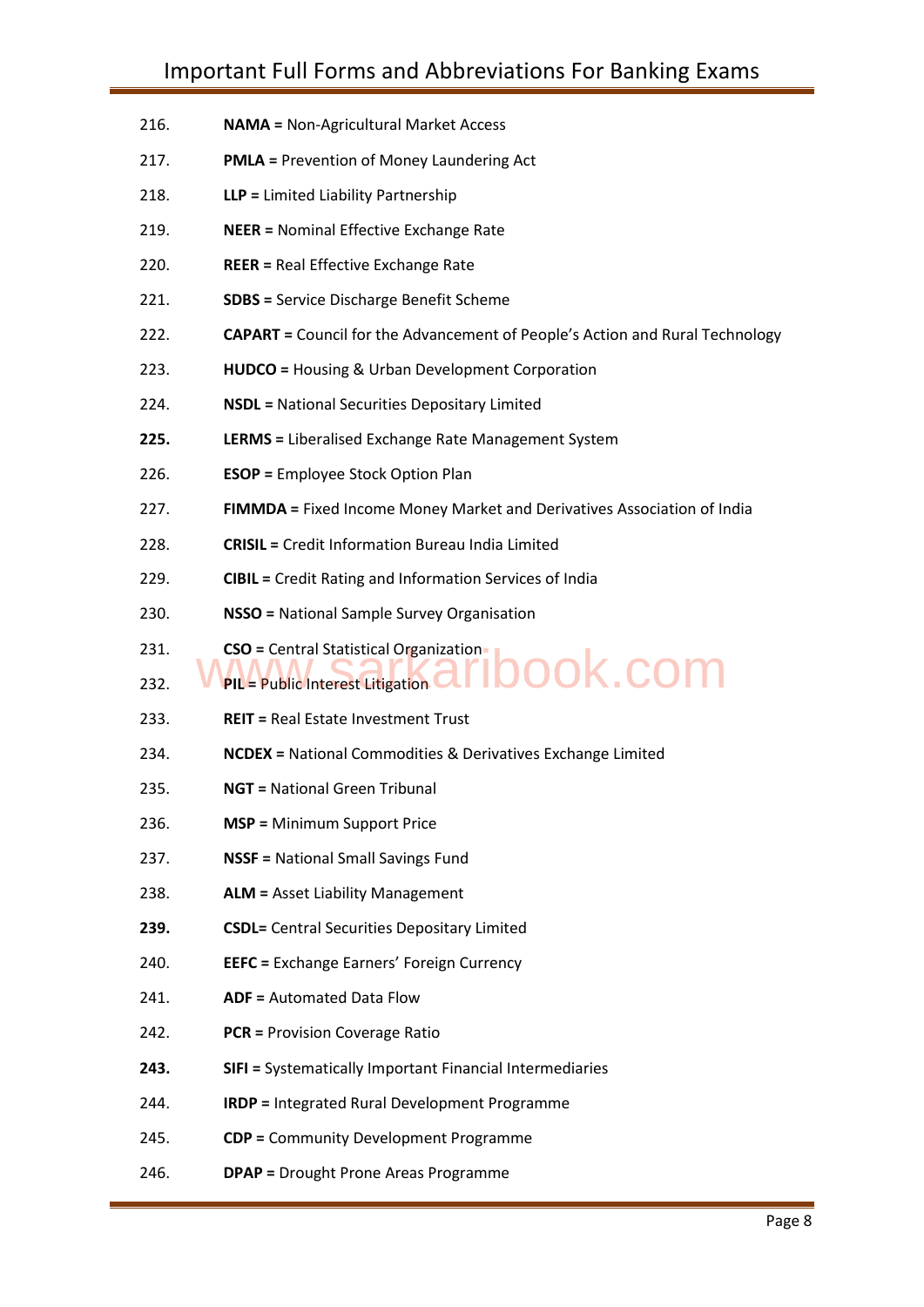- 247. **DDP =** Desert Development Programme
- **248. IWDP =** Integrated Wasteland Development Programme
- **249. MNP =** Minimum Needs Programme
- 250. **MFI =** Micro Finance Institutions
- 251. **GDS =** Gramin Dak Sevaks
- 252. **KVIC =** Khadi & Village Industries Corporation
- 253. **DAP =** Development Action Plan
- 254. **DD =** Demand Draft
- 255. **OD =** Over Draft
- 256. **RR =** Revenue Receipts
- 257. **CR =** Capital Receipts
- 258. **TBs =** Treasury Bills

Downloaded from www.jobtodayinfo.com

- 259. **REIT =** Real Estate Investment Trust
- 260. **IDR=** Indian Depositary Receipts
- 261. **ADR =** American Depositary Receipts
- 262. **GDR =** Global Depositary Receipts

### 263. **FCA** = Foreign Currency Assets pok.com

- 264. **FCCB =** Foreign Currency Convertible Board
- **265. FCNR(B) =** Foreign Currency Non-resident (Banks)
- 266. **FCNRA =** Foreign Currency Non-resident Account
- 267. **FCNRD =** Foreign Currency Non-Repatriable Deposit
- 268. **CVD =** Counter Vailing Duties
- 269. **ZBB =** Zero Based Budgeting
- 270. **PKY =** Public Key Cryptography
- 271. **NAFTA =** North Atlantic Free Trade Agreement
- 272. **SAFTA =** South Asian Free Trade Agreement
- 273. **FTO=** Free Trade Organization
- 274. **ARC =** Asset Reconstruction Company
- **275. RFID =** Radio Frequency Identification
- 276. **RDIF =** Russian Direct Investment Fund
- 277. **PMGSY =** PradhanMantri Gram Sadak Yojana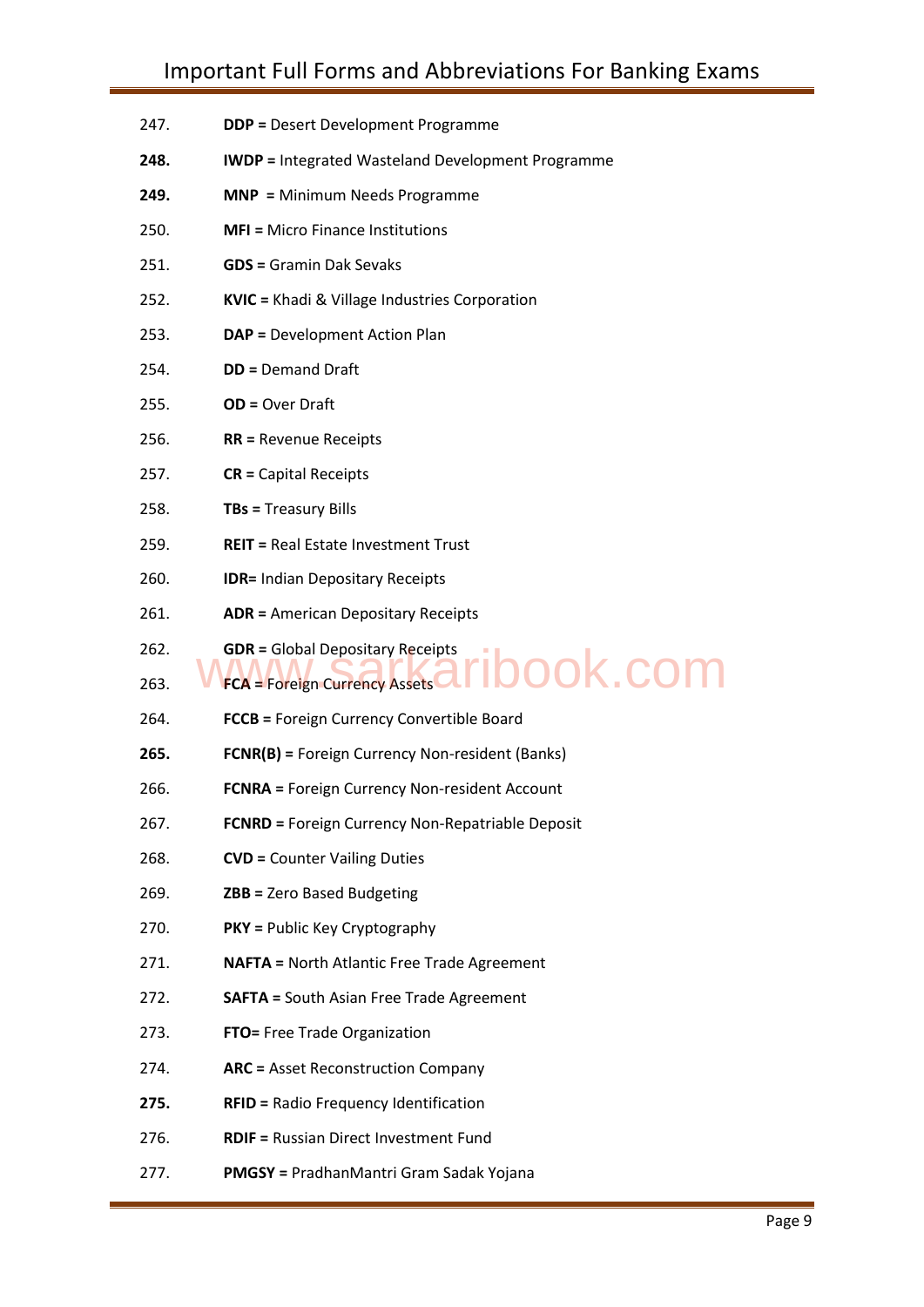| 278. | <b>EPS</b> = Earnings Per Share                                      |  |
|------|----------------------------------------------------------------------|--|
| 279. | PIO = Person of Indian Origin                                        |  |
| 280. | <b>COMPAT</b> = Competition Appellate Tribunal                       |  |
| 281. | <b>CVC</b> = Chief Vigilance Commission                              |  |
| 282. | <b>PAC</b> = Public Accounts Committee                               |  |
| 283. | <b>TS GENCO</b> = Telangana State Power Generation Corporation       |  |
| 284. | <b>NRLP</b> = National Rural Livelihood Projects                     |  |
| 285. | <b>GAGAN</b> = GPS Aided Geo Augmented Navigation                    |  |
| 286. | <b>MAST</b> = Multi Application Solar Telescope                      |  |
| 287. | <b>GATT</b> = General Agreements on Tariff and Trade                 |  |
| 288. | <b>FRS</b> = Fellow of Royal Society                                 |  |
| 289. | <b>NTDL</b> = Net Demand and Time Liabilities                        |  |
| 290. | NIC = Nuclear Insurance Pool                                         |  |
| 291. | SIPRI = Stockholm International Peace Research Institute             |  |
| 292. | <b>DARPA</b> = Defence Advance Research Project Agency               |  |
| 293. | <b>TERI</b> = The Energy and Resources Institute                     |  |
| 294. | <b>K.cor</b><br><b>START</b> = Strategic Armed Reduction Treaty      |  |
| 295. | <b>NELP</b> = New Exploration and Licensing Policy                   |  |
| 296. | <b>BRPSE = Board for Reconstruction of Public Sector Enterprises</b> |  |
| 297. | <b>GAAR = General Anti-Avoidance Rule</b>                            |  |
| 298. | <b>EEU = Eurasian Economic Union</b>                                 |  |
| 299. | <b>NSM = National Supercomputing Mission</b>                         |  |
| 300. | LAB = Local Area Banks                                               |  |
| 301. | FINO = Financial Information Network and Operation Limited           |  |
| 302. | <b>ESCAP</b> = Economic and Social Commission for Asia and Pacific   |  |
| 303. | <b>SSA = Sarva Shiksha Abhiyaan</b>                                  |  |
| 304. | <b>GIFT</b> = Gujarat International Finance-Tec City                 |  |
| 305. | <b>IMPS</b> = Inter-Bank Mobile Payment Service                      |  |
| 306. | <b>SDGs = Sustainable Development Goals</b>                          |  |
| 307. | <b>STN = Short Term Note</b>                                         |  |
|      |                                                                      |  |

308. **MTN =** Medium Term Note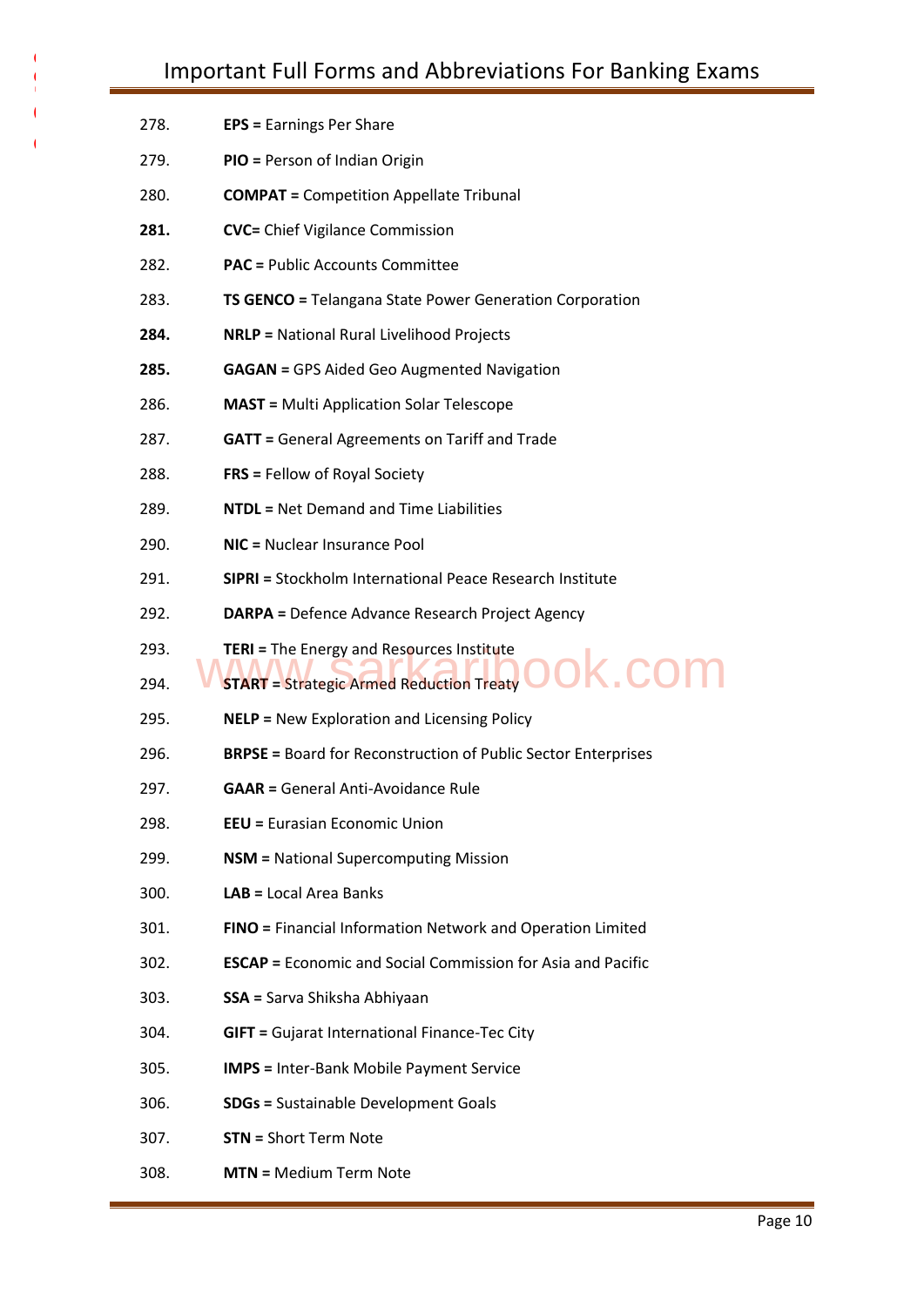| 309. | LTN = Long Term Note                                                    |
|------|-------------------------------------------------------------------------|
| 310. | <b>EMI</b> = Equated Monthly Instalment                                 |
| 311. | <b>FMC</b> = Forward Market Commission                                  |
| 312. | <b>BCSBI</b> = Banking Codes and Standards Board of India               |
| 313. | <b>UAS</b> = Unmanned Aircraft System                                   |
| 314. | <b>TRIPs = Trade Related Aspects of Intellectual Property Rights</b>    |
| 315. | <b>TRIMs = Trade Related Investment Measures</b>                        |
| 316. | <b>BSE = Bombay Stock Exchange</b>                                      |
| 317. | <b>NSE = National Stock Exchange</b>                                    |
| 318. | <b>OBC</b> = Oriental Bank of Commerce                                  |
| 319. | AIBOA = All India Bank Officers' Association                            |
| 320. | <b>CAC</b> = Capital Account Convertibility                             |
| 321. | <b>SWF</b> = Sovereign Wealth Funds                                     |
| 322. | <b>AMC</b> = Asset Management Company                                   |
| 323. | <b>BCBS</b> = Basel Committee on Banking Supervision                    |
| 324. | <b>NIBM</b> = National Institute of Bank Management                     |
| 325. | <b>COI</b><br>MZM = Money of Zero Maturity                              |
| 326. | <b>AER = Annual Equivalent Rate</b>                                     |
| 327. | <b>ARDC</b> = Agriculture Finance & Development Corporation             |
| 328. | <b>BFS</b> = Board for Financial Supervision                            |
| 329. | <b>MGNREGA</b> = Mahatma Gandhi National Rural Employment Guarantee Act |
| 330. | <b>NREP</b> = National Rural Employment Program                         |
| 331. | <b>CTS</b> = Cheque Truncation System                                   |
| 332. | <b>GDR = Global Depositary Receipts</b>                                 |
| 333. | <b>UPC</b> = Universal Product Code                                     |
| 334. | <b>NSDC</b> = National Skills Development Corporation                   |
| 335. | <b>ONGC</b> = Oil & Natural Gas Commission                              |
| 336. | <b>DRDO</b> = Defence Research & Development Organisation               |
| 337. | <b>ISRO</b> = Indian Space Research Organisation                        |
| 338. | <b>ISM = Indian School of Mines</b>                                     |
| 339. | <b>CNG = Compressed Natural Gas</b>                                     |